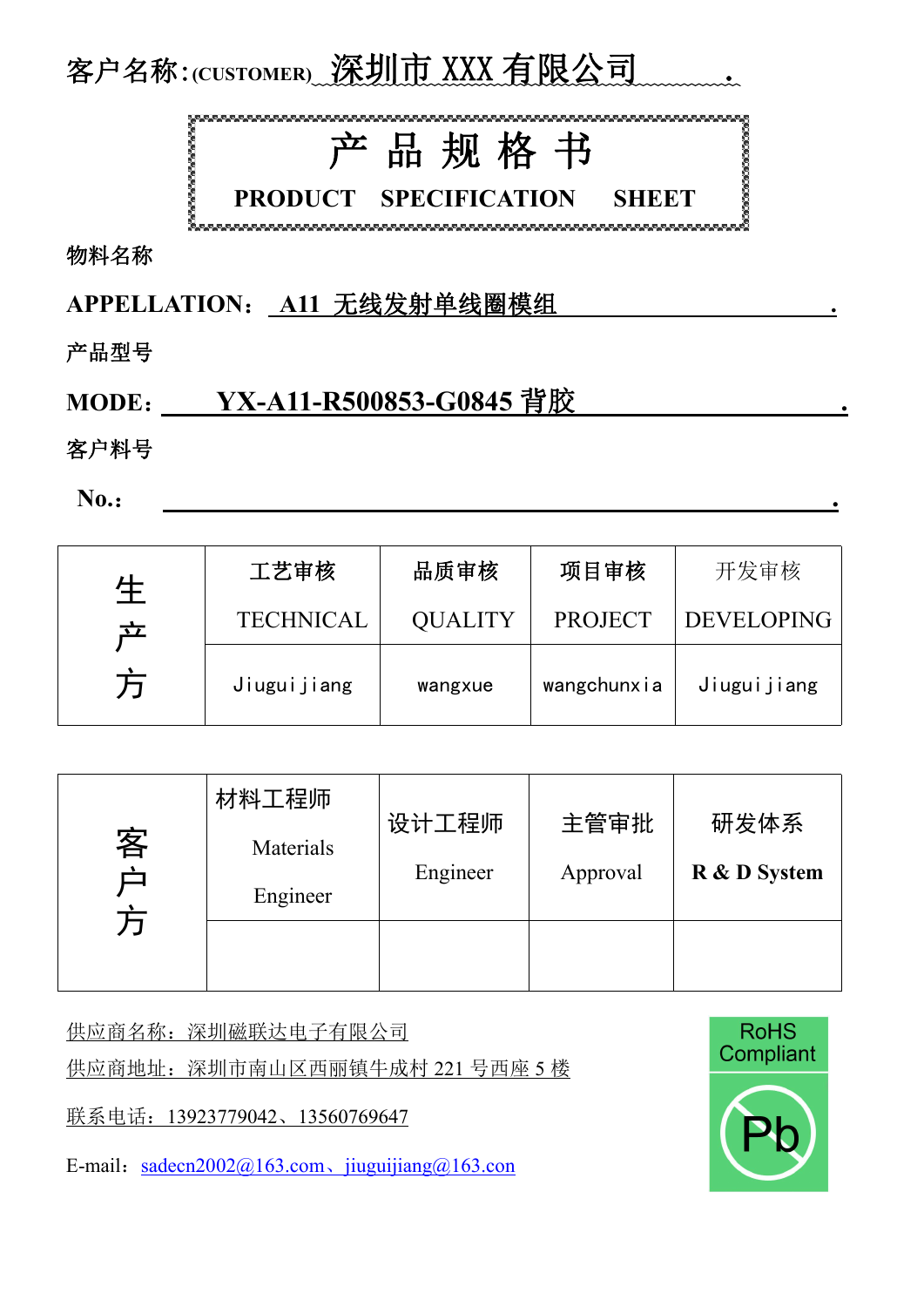变更履历表

| 变更日期       | 变更内容 | 版次 | 备注 |
|------------|------|----|----|
| 2019-05-07 | 新制作  | A0 |    |
|            |      |    |    |
|            |      |    |    |
|            |      |    |    |
|            |      |    |    |
|            |      |    |    |
|            |      |    |    |
|            |      |    |    |
|            |      |    |    |
|            |      |    |    |
|            |      |    |    |
|            |      |    |    |
|            |      |    |    |
|            |      |    |    |
|            |      |    |    |
|            |      |    |    |
|            |      |    |    |
|            |      |    |    |
|            |      |    |    |
|            |      |    |    |
|            |      |    |    |
|            |      |    |    |
|            |      |    |    |
|            |      |    |    |
|            |      |    |    |
|            |      |    |    |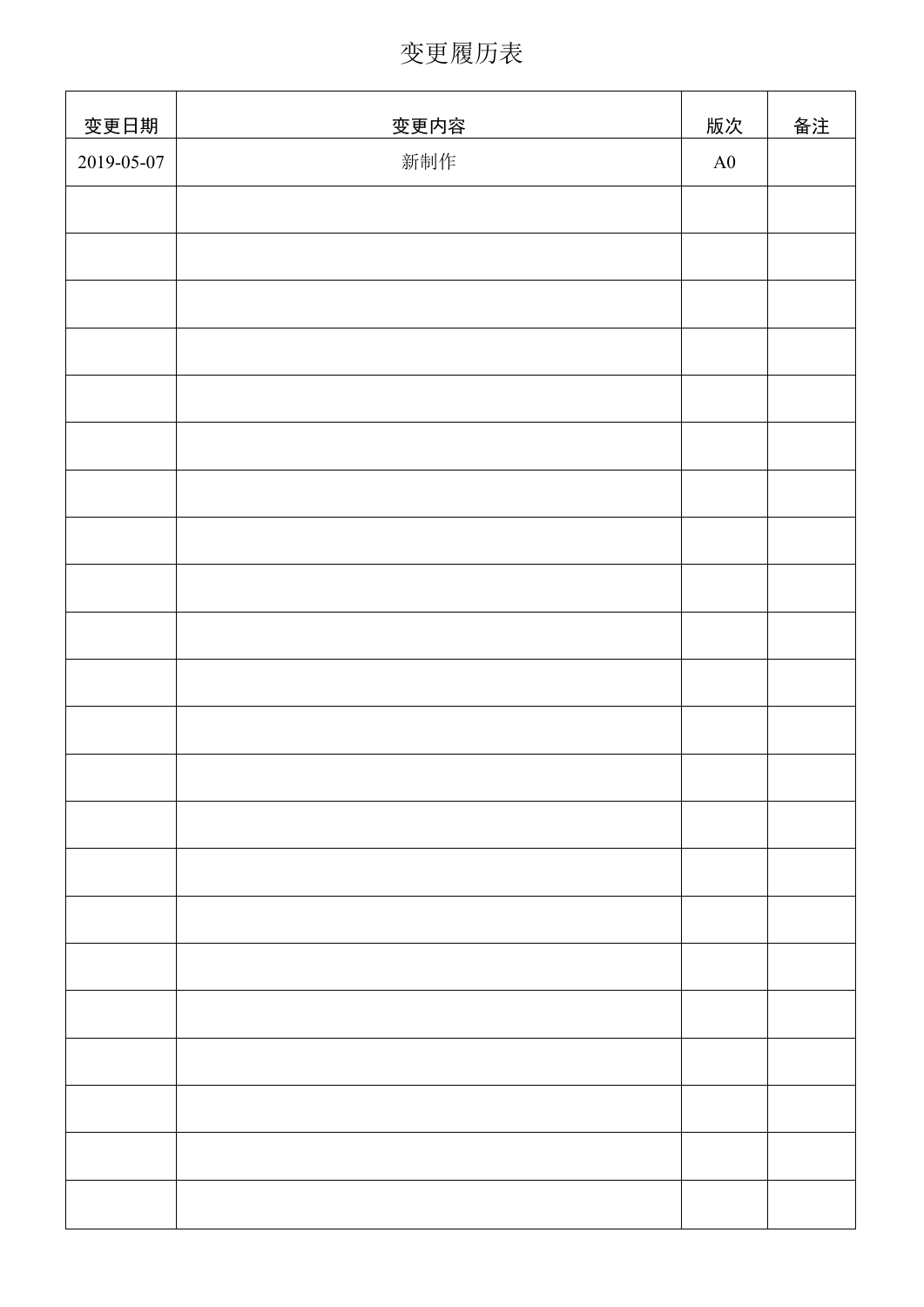